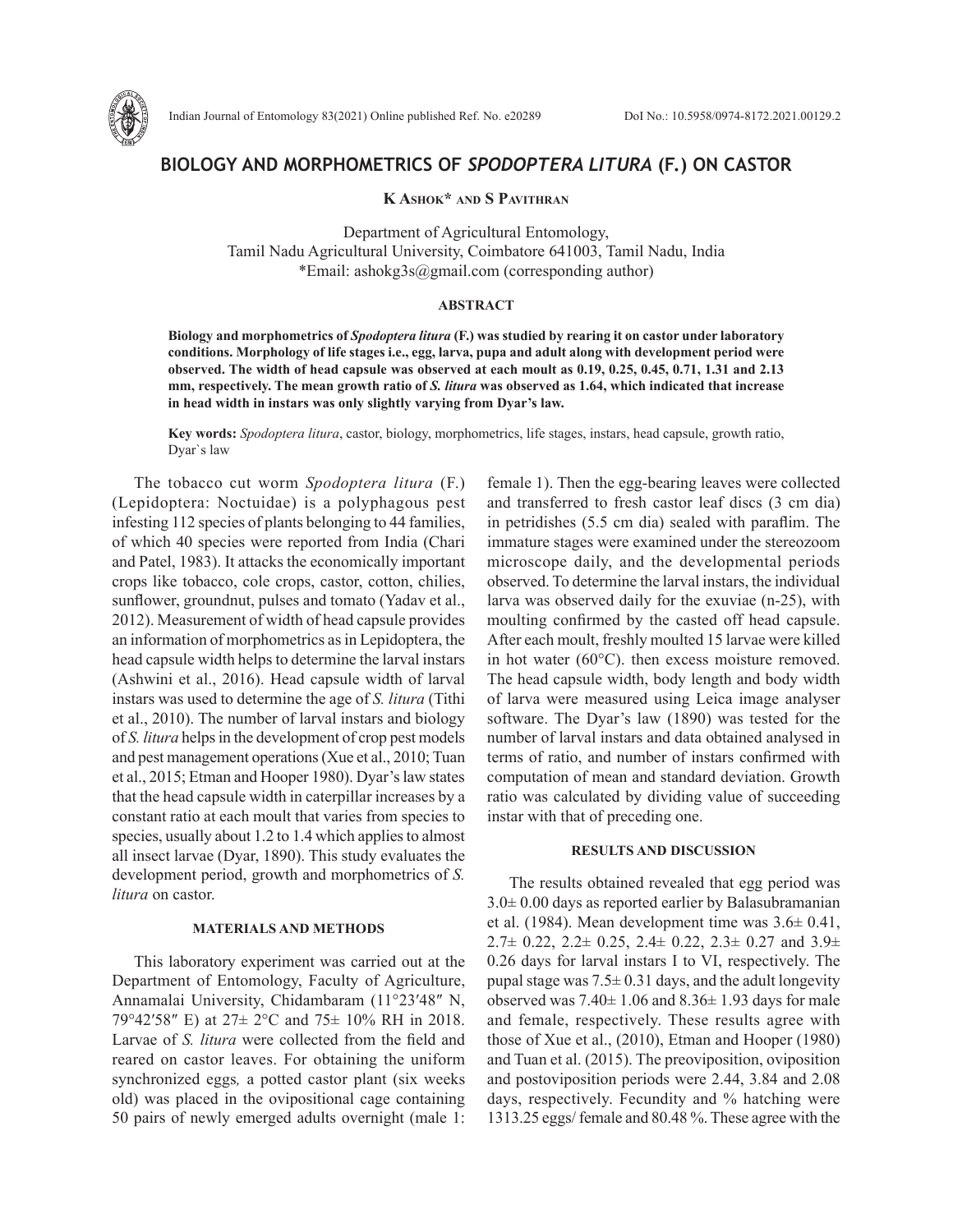| S. <i>litura</i> (F.) on castor |                           |                 |                 |                      |                |  |  |  |
|---------------------------------|---------------------------|-----------------|-----------------|----------------------|----------------|--|--|--|
| <b>Stages</b>                   |                           | Range (days)    |                 | Mean $(days) \pm SE$ |                |  |  |  |
| Developmental period            |                           |                 |                 |                      |                |  |  |  |
| Egg                             |                           | $3.0 - 3.0$     |                 | $3.0 \pm 0.00$       |                |  |  |  |
| I Instar                        |                           | $3.2 - 4.0$     |                 | $3.6 \pm 0.41$       |                |  |  |  |
| II Instar                       |                           | $2.5 - 2.9$     |                 | $2.7 \pm 0.22$       |                |  |  |  |
| <b>III</b> Instar               |                           | $1.9 - 2.5$     |                 | $2.2 \pm 0.25$       |                |  |  |  |
| <b>IV</b> Instar                |                           |                 | $2.1 - 2.7$     | $2.4 \pm 0.22$       |                |  |  |  |
| V Instar                        |                           | $2.1 - 2.5$     |                 | $2.3 \pm 0.27$       |                |  |  |  |
| VI Instar                       |                           |                 | $3.3 - 4.4$     | $3.9 \pm 0.26$       |                |  |  |  |
| Total larval period             |                           | $15.8 - 18.4$   |                 | $17.1 \pm 1.63$      |                |  |  |  |
| Pupa                            |                           | $6.9 - 8.1$     |                 | $7.5 \pm 0.31$       |                |  |  |  |
| Male longevity                  |                           | $7.20 - 7.60$   |                 | $7.40 \pm 1.06$      |                |  |  |  |
| Female longevity                |                           | $8.23 - 8.49$   |                 | $8.36 \pm 1.93$      |                |  |  |  |
| Mean adult longevity            |                           | $7.28 - 8.48$   |                 | $7.88 \pm 1.26$      |                |  |  |  |
| Total lifecycle                 |                           | $31.04 - 39.72$ |                 | $35.08 \pm 6.68$     |                |  |  |  |
| Pre oviposition period          |                           | $2.33 - 2.55$   |                 | $2.44 \pm 2.1$       |                |  |  |  |
| Oviposition period              |                           | $3.62 - 4.06$   |                 | $3.84 \pm 1.41$      |                |  |  |  |
| Post oviposition period         |                           | $1.99 - 2.17$   |                 | $2.08 \pm 0.35$      |                |  |  |  |
| Fecundity (eggs/                |                           | $1291.08 -$     |                 | $1313.25 \pm 21.22$  |                |  |  |  |
| female)                         |                           | 1335.42         |                 |                      |                |  |  |  |
| % Hatching                      |                           | $76.7 - 84.26$  |                 | $80.48 \pm 8.63$     |                |  |  |  |
| Larval head capsule width       |                           |                 |                 |                      |                |  |  |  |
| Larval                          |                           |                 | Observed        |                      | Growth         |  |  |  |
| Estimated (mm)<br>instars       |                           |                 | $(mm) \pm SE$   |                      | ratio          |  |  |  |
| L1                              | 0.19                      |                 | $0.19 \pm 0.04$ |                      | $\overline{a}$ |  |  |  |
| L2                              | $0.19 \times 1.64 = 0.31$ |                 | $0.25 \pm 0.03$ |                      | 1.32           |  |  |  |
| L <sub>3</sub>                  | $0.31 \times 1.64 = 0.51$ |                 | $0.45 \pm 0.01$ |                      | 1.80           |  |  |  |
| L4                              | $0.51 \times 1.64 = 0.84$ |                 | $0.71 \pm 0.03$ |                      | 1.58           |  |  |  |
| L5                              | $0.84 \times 1.64 = 1.39$ |                 | $1.31 \pm 0.02$ |                      | 1.85           |  |  |  |
| L <sub>6</sub>                  | $1.39 \times 1.64 = 2.28$ |                 | $2.13 \pm 0.03$ |                      | 1.63           |  |  |  |

Table 1. Biology and morphometrics of

Mean growth rate  $=$  1.64

Morphometrics

|                        | Length (mm)        |                     | Breadth (mm)       |                     |  |
|------------------------|--------------------|---------------------|--------------------|---------------------|--|
| <b>Stages</b>          | Range              | $Mean \pm SE$       | Range              | $Mean \pm SE$       |  |
| Egg mass<br>(diameter) |                    |                     | $3.9 - 4.2$        | $4.03 \pm 0.13$     |  |
| I Instar               | $0.61 - 0.20$      | $0.91 \pm 0.12$     | $0.12 - 0.56$      | $0.30 \pm 0.01$     |  |
| II Instar              | 1.26-1.83          | $1.56 \pm 0.24$     | 0.98-1.71          | $1.36 \pm 0.06$     |  |
| <b>III</b> Instar      | 3.13-3.91          | $3.52 \pm 0.21$     | 1.99-2.56          | $2.24 \pm 0.08$     |  |
| <b>IV</b> Instar       | 6.26-6.96          | $6.61 \pm 0.23$     | $2.63 - 3.12$      | $2.81 \pm 0.11$     |  |
| V Instar               | 12.87-<br>13.26    | $13.01 \pm 0.99$    | 3.44-3.82          | $3.63 \pm 0.07$     |  |
| VI Instar              | $24.2 -$<br>24.99  | $24.61 \pm$<br>0.12 | 3.88-4.42          | $4.15 \pm 0.02$     |  |
| Pupa                   | $14.32 -$<br>15.06 | $14.69 \pm$<br>0.24 | 5.06-5.63          | $5.18 \pm 0.13$     |  |
| Adults                 | Body length (mm)   |                     | Wing span (mm)     |                     |  |
| Male                   | $15.86 -$<br>16.03 | $15.95\pm$<br>0.13  | $34.00 -$<br>38.00 | $36.00 \pm$<br>0.00 |  |
| Female                 | $16.92 -$<br>17.08 | $17.00 \pm$<br>0.07 | $34.00 -$<br>38.00 | $36.00 \pm$<br>0.00 |  |

observation by Abhishek and Patel (2011) on groundnut. The results revealed six larval instars, with head capsule width of  $1<sup>st</sup>$ ,  $2<sup>nd</sup>$ ,  $3<sup>rd</sup>$ ,  $4<sup>th</sup>$ ,  $5<sup>th</sup>$  and  $6<sup>th</sup>$  larval instars being 0.19, 0.25, 0.45, 0.71, 1.31 and 2.13 mm, respectively. It was predicted that as linear measurements increase by a constant factor in instars, and growth does not follow Dyar's rule, with growth ratio being not commonly in the order of 1.4 (Dyar's, 1890). The width of head capsule revealed a ratio of 1.64, which was used for the calculation of head capsule width of each larval instar (Table 1). Contradictory results had been reported for *Helicoverpa armigera* by Khorasiya et al. (2014) and *Lymatria obfuscata* by Thakur (2016), where their growth ratio fits with Dyar's law. The morphometrics reveal that diameter of the egg mass as 4.03 mm, first instar larva was 0.91x 0.30 mm; second instar being 1.56x 1.36 mm; third was 3.52x 2.24 mm, fourth being 6.61x 2.81 mm; fifth measured 13.01x 3.63 mm; and the sixth was  $24.61x$  4.15 mm. Pupa measured  $14.69\pm$  $0.24x$  5.18  $\pm$  0.13 mm, while adults measured 15.95 and 17.00 mm, respectively. Wing span of male and female moths measured 36.00 mm. The present results follow a similar trend observed by Tuan et al. (2015).

## **ACKNOWLEDGEMENTS**

The authors thank Dr S Arivudainambi, Professor and Director, and Dr V Selvanarayanan, Professor and Controller of Exams, Department of Entomology, Faculty of Agriculture, Annamalai University, Chidambaram for their valuable suggestions and support as UG project advisors.

#### **REFERENCES**

- Abhishek S, Patel P R. 2011. Biology, food utilization and seasonal incidence of *Spodoptera litura* (Fab.) on banana. Research Journal of Agricultural Sciences 2(1): 49-51.
- Ashwini S B, Ashoka J, Bheemanna M, Hanchinal S G, Diwan J R. 2016. Biology and morphometry of *Spodoptera litura* (Fab.) on cabbage. Environment and Ecology 34(4): 1764-1767.
- Balasubramanian G, Chelliah S, Balasubramanian M. 1984. Effect of host plants on the biology of *Spodoptera litura* Fabricius. Indian Journal of Agricultural Science 54(12): 1075-1080.
- Chari M S, Patel N G. 1983. Cotton leaf worm *Spodoptera litura* (Fab.) its biology and integrated control measures. Cotton Development 13: 7-8.
- Daly H V. 1985. Insect morphometrics. Annual Review of Entomology 30: 415-438.
- Dyar H C. 1890. The number of molts of lepidopterous larvae. Psyche 5: 420-422.
- Etman A A, Hooper G H S. 1980. Developmental and reproductive biology of *Spodoptera litura* (F.) (Lepidoptera: Noctuidae). Australian Journal of Entomology 18(4): 363-372.